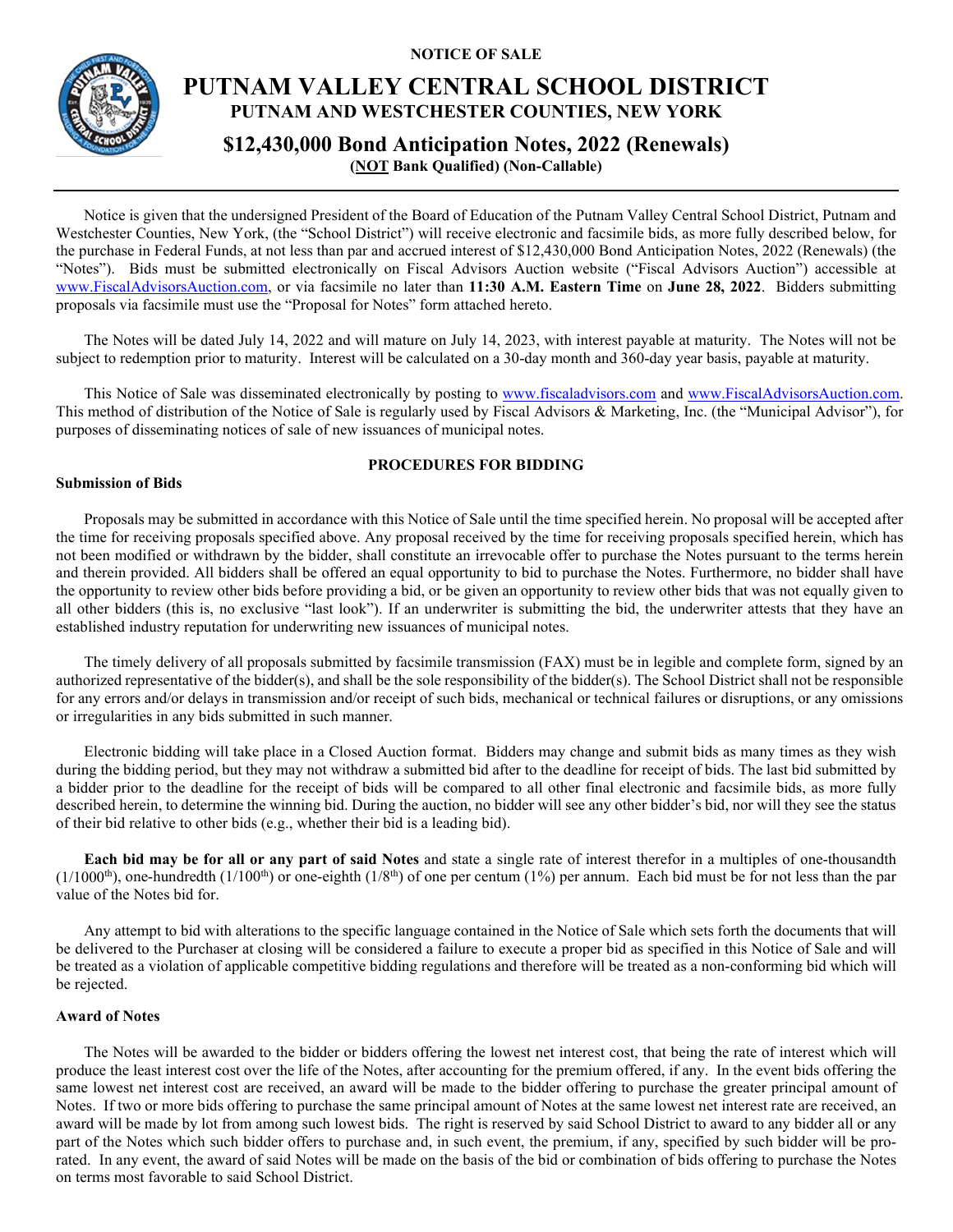The School District reserves the right to reject any and all bids (regardless of the interest rate bid), to reject any bid not complying with this official Notice of Sale and, so far as permitted by law, to waive any irregularity or informality with respect to any bid or the bidding process. All or none bids will be rejected. Conditional bids will be rejected, including any bid subject to credit approval.

#### **Registration to Bid**

To bid electronically using Fiscal Advisors Auction, bidders must first visit the Fiscal Advisors Auction website at [www.FiscalAdvisorsAuction.com](http://www.fiscaladvisorsauction.com/) where, if they have never registered with either Fiscal Advisors Auction or any municipal debt auction website powered by Grant Street Group, they can register and then request admission to the School District's auction. Only FINRA registered broker dealers, dealer banks with DTC clearing arrangements and banks or trust companies located and authorized to do business in the State of New York will be eligible to bid. The School District will determine whether any request for admission is granted. Bidders who have previously registered with Fiscal Advisors Auction may call auction support at (412) 391-5555 x1370, to confirm their ID or password. The use of Fiscal Advisors Auction shall be at the bidder's risk, and the School District shall have no liability with respect thereto. Bidders shall not be required to register in order to submit a facsimile bid.

#### **Rules of MuniAuction**

The "Rules of Fiscal Advisors Auction" can be viewed on the Fiscal Advisors Auction website and are incorporated by reference in this Notice of Sale. Bidders must comply with the Rules of Fiscal Advisors Auction in addition to the requirements of this Notice of Sale. In the event the Rules of Fiscal Advisors Auction conflict with this Notice of Sale, this Notice of Sale shall prevail.

#### **Disclaimer**

Each prospective bidder who wishes to submit electronic bids shall be solely responsible to register to bid via Fiscal Advisors Auction. Each qualified prospective bidder shall be solely responsible to make necessary arrangements to access Fiscal Advisors Auction for purposes of submitting its bid in a timely manner and in compliance with the requirements of this Notice of Sale. Neither the School District nor Fiscal Advisors Auction shall have any duty or obligation to undertake such registration to bid for any prospective bidder or to provide or assure such access to any qualified prospective bidder, and neither the School District nor Fiscal Advisors Auction shall be responsible for a bidder's failure to register to bid or for proper operation of, or have any liability for any delays or interruptions of, or any damages caused by Fiscal Advisors Auction. The School District is using Fiscal Advisors Auction as a communications mechanism, and not as the School District's agent, to conduct the electronic bidding for the Notes. If a prospective bidder encounters any difficulty in registering to bid, or submitting or modifying a bid for the Notes, it should telephone Fiscal Advisors Auction and notify the School District's Municipal Advisor at (315) 752-0051 (provided that the School District shall have no obligation to take any action whatsoever upon receipt of such notice). After receipt of bids is closed, the School District through Fiscal Advisors Auction or telephone will indicate the apparent successful bidder. Such message is a courtesy only for viewers, and does not constitute the award of the Notes. The Fiscal Advisors Auction bids will be compared with bids received outside of Fiscal Advisors Auction, if any, before the award is made. Each bid will remain subject to review by the School District to determine its net interest cost and compliance with the terms of this Notice of Sale.

#### **Issue Price**

Following the sale of the Notes, on the Sale Date, the successful bidder will be required to provide to the School District and its Bond Counsel certain information regarding the reoffering price to the public of the Notes. If the winning bidder is purchasing the Notes for its own account and not with a view to distribute or resale, they should inform the municipal advisor at the time of award and a certificate to that effect will be required on or before closing. Otherwise, the successful bidder also must submit to the School District a certificate (the "Reoffering Price Certificate"), satisfactory to Bond Counsel, dated as of the day of the delivery of the Notes, which assuming at least three bids are received from at least three different underwriters, states:

- (a) (i) on the date of award, such successful bidder made a bona fide public offering of the Notes at the initial offering price corresponding to the price or yield indicated in the information furnished in connection with the successful bid, and (ii) as of such date, the first price or yield at which an amount equal to at least ten percent of the Notes was reasonably expected to be sold to the public was, respectively, a price not higher or a yield not lower than indicated in the information furnished with the successful bid (the "first price rule"), and (iii) provides a copy of the pricing wire or equivalent communication for the Notes attached to the Reoffering Price Certificate. The term "public" as used herein means any persons including an individual, trust, estate, partnership, association, company or corporation (other than the successful bidder(s) or a related party to the successful bidder(s), being two or more persons who have greater than 50% common ownership directly or indirectly, or any person that agrees pursuant to a written contract or other agreement with a successful bidder to participate in the initial sale of the Notes to the public).
- (b) the successful bidder was not given the opportunity to review other bids prior to submitting its bid.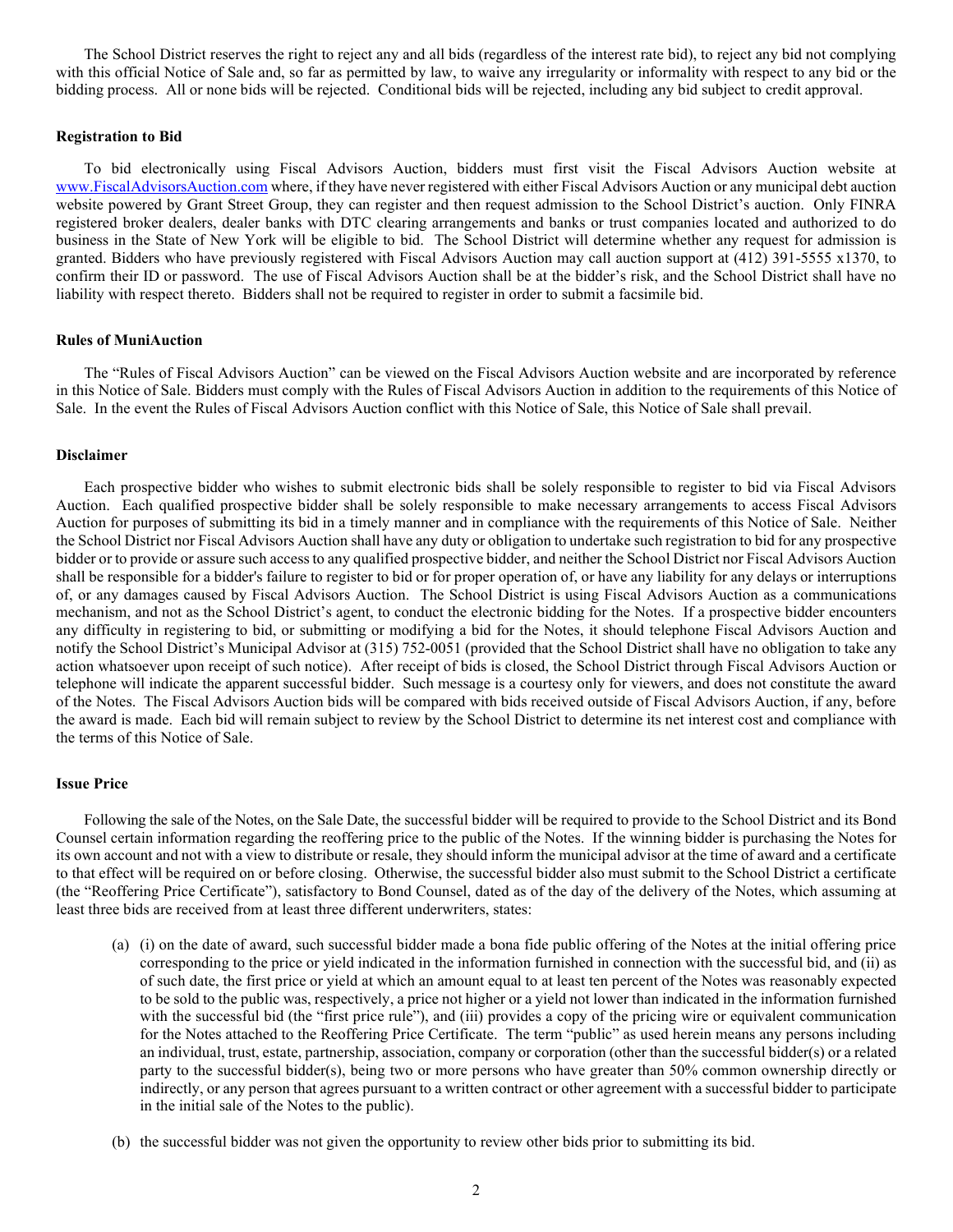(c) the bid submitted by the successful bidder constituted a firm offer to purchase the Notes.

In the event that at least three bids are not received by the School District on the Sale Date, and at least ten percent of the Notes have been sold on the Sale Date, the successful bidder shall certify as to the first price or yield at which ten percent of the Notes was sold in accordance with the first price rule and provide a copy of the pricing wire or equivalent communication.

In addition, in the event that (1) at least three bids are not received by the School District on the Sale Date, and (2) 10% of the Notes have not been sold on the Sale Date, the successful bidder (and any members of its underwriting group or syndicate) shall have the option (i) to provide to the School District (or its agents) ongoing pricing information, together with reasonable supporting documentation acceptable to bond counsel (such as the pricing wire), until 10% of the Notes is sold (the "Follow-the-Price Requirement"), or (ii) shall be required to hold the initial reoffering price to the public of such Notes (as reported to the School District on the Sale Date) for the lesser of five (5) business days after the Sale Date or the date on which at least 10% of such Notes are sold (the "Hold-the-Offering-Price Requirement"). A certification as to the details of compliance with this requirement shall be part of the Reoffering Price Certificate.

The School District or its Municipal Advisor on its behalf shall advise the successful bidder on the Sale Date as to whether at least three bids were received. Delivery of a bid shall constitute the bidder's agreement to comply with the Hold-the-Offering-Price Requirement or the Follow-the-Price Requirement of this Notice of Sale and to certify to compliance therewith under the circumstances described herein.

Such certificate shall state that it is made on the best knowledge, information and belief of the successful bidder after appropriate investigation.

#### **THE NOTES**

#### **Security for the Notes**

The Notes will be valid and legally binding general obligations of the School District, all the taxable real property within which will be subject to the levy of ad valorem taxes to pay the Notes and interest thereon, without limitation as to rate or amount. The School District will pledge its faith and credit for the payment of the principal of the Notes and interest thereon. Principal and interest on the Notes are payable at maturity in lawful money of the United States of America (Federal Funds).

In the event of a default in the payment of the principal of and/or interest on the Notes, the State Comptroller is required to withhold, under certain conditions prescribed by Section 99-b of the State Finance Law, state aid and assistance to the District and to apply the amount thereof so withheld to the payment of such defaulted principal and/or interest, which requirement constitutes a covenant by the State with the holders from time to time of the Notes. See "Nature of the Obligation" and "Special Provisions Affecting Remedies Upon Default" in the Official Statement.

#### **Form of the Notes**

At the option of the purchaser(s), the Notes will be issued in (i) registered certificated form, registered in the name of the purchasers(s) or (ii) registered book-entry-only form registered to Cede & Co., as the partnership nominee for The Depository Trust Company, New York, New York ("DTC"). The District will act as Paying Agent for the Notes. All expenses related to DTC shall be the responsibility of the purchaser.

If the Notes are issued as registered in the name of the purchaser, a single note certificate will be issued for those Notes bearing the same rate of interest in the aggregate principal amount awarded to such purchaser(s) at such interest rate. Principal of and interest on the Notes will be payable in Federal Funds at maturity at such bank(s) or trust company(ies) located and authorized to do business in the State of New York as may be selected by the successful bidder(s), at their expense.

If the purchaser(s) notifies Bond Counsel by 3:00 P.M., Prevailing Time on the date of sale, such Notes may be issued in the form of book-entry-only notes, in the denominations corresponding to the aggregate principal amount for each Note bearing the same rate of interest and CUSIP number. In the event that the Purchaser(s) choose registered notes, as a condition to delivery of the Notes, the successful bidder(s) will be required to cause such note certificates to be (i) registered in the name of Cede & Co., as nominee of The Depository Trust Company, New York, New York ("DTC"), and (ii) deposited with DTC to be held in trust until maturity. DTC is an automated depository for securities and clearinghouse for securities transactions, and will be responsible for establishing and maintaining a book-entry system for recording the ownership interests of its participants, which include certain banks, trust companies and securities dealers, and the transfers of the interests among its participants. The DTC participants will be responsible for establishing and maintaining records with respect to the Notes. Individual purchases of beneficial ownership interests in the Notes may only be made through book entries (without certificates issued by the School District) made on the books and records of DTC (or a successor depository) and its participants, in denominations of \$5,000 or integral multiples thereof. Principal of and interest on the Notes will be payable by the School District by wire transfer or in clearinghouse funds to DTC or its nominee as registered owner of the Notes.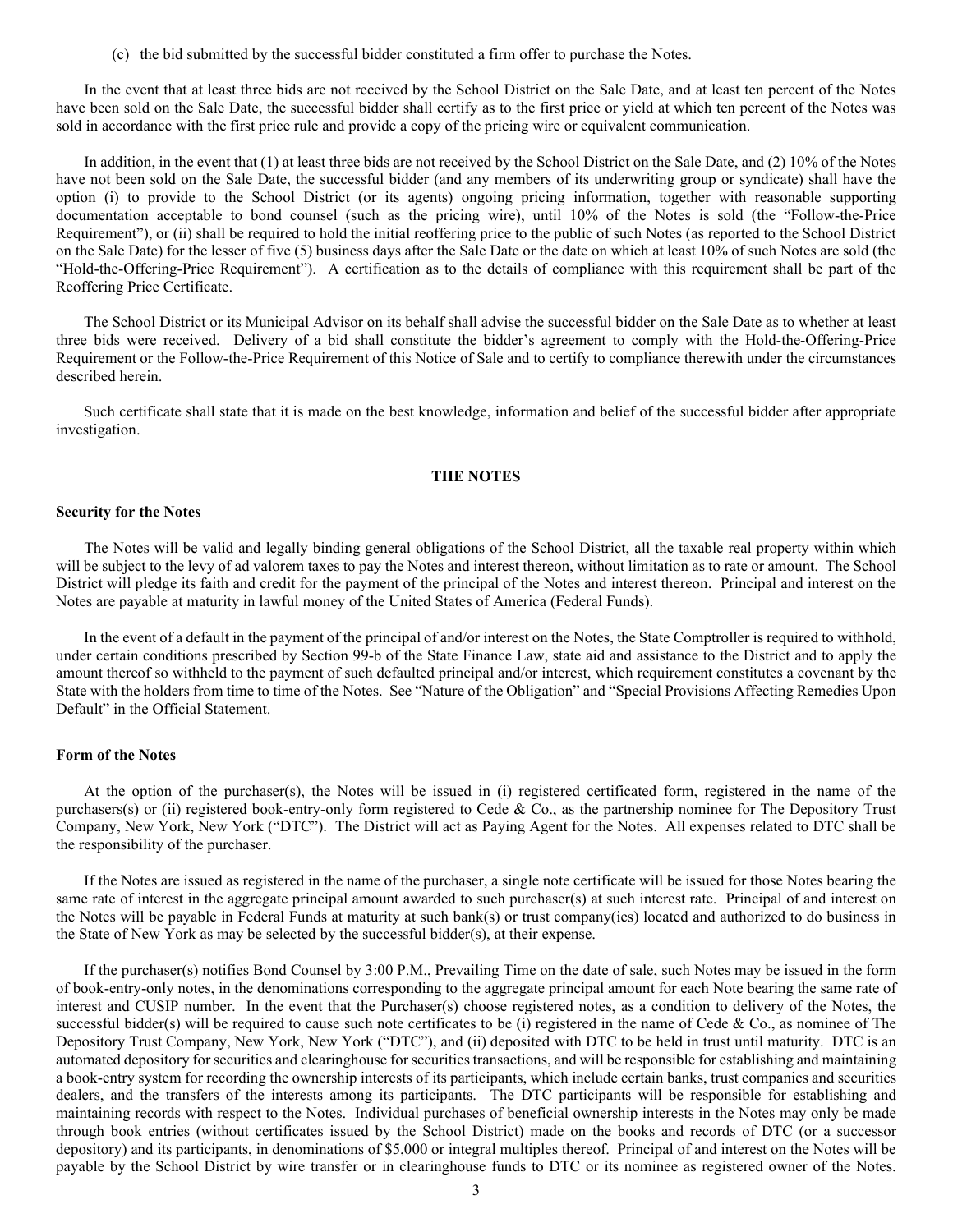Transfer of principal and interest payments to participants of DTC will be the responsibility of DTC; transfer of principal and interest payments to beneficial owners by participants of DTC will be the responsibility of such participants and other nominees of beneficial owners. The School District will not be responsible or liable for payments by DTC to its participants or by DTC participants to beneficial owners or for maintaining, supervising or reviewing the records maintained by DTC, its participants or persons acting through such participants.

#### **CUSIP Identification Numbers**

The Municipal Advisor intends to provide the purchaser of the issue with CUSIP identification numbers as is discussed in the Preliminary Official Statement, in compliance with MSRB Rule G-34, (a)(i) (A)-(H). As is further discussed in Rule G-34 the purchaser, as the "dealer who acquires" the issue, is responsible for the registration fee to the CUSIP Bureau for this service. It is anticipated that CUSIP identification numbers will be printed on the Notes. All expenses in relation to the printing of CUSIP numbers on the Notes will be paid for by the District provided, however; that the District assumes no responsibility for any CUSIP Service Bureau charge or other charges that may be imposed for the assignment of such numbers.

#### **Delivery Date and Place of Delivery**

The Notes will be delivered through the facilities of DTC located in Jersey City, New Jersey or as may be agreed with the purchaser(s) on or about July 14, 2022. The purchase price of the Notes, in accordance with each purchaser's(s') bid, shall be paid in Federal Funds or other funds available for immediate credit on the delivery date. The School District's Municipal Advisor shall provide the successful bidder with wire instructions relative to the payment of the purchase price of the Notes and the successful bidder shall be entitled to rely on such instructions.

#### **Note Rating**

The Notes are NOT rated. Subject to the approval of the District, the purchaser(s) of the Notes may have a rating completed after the sale at the expense of the purchaser(s), including any fees to be incurred by the District, such rating action may result in a material event notification to be posted to EMMA, and production of a supplement to the Official Statement.

#### **Tax Exemption Status, Legal Opinion, and Document Accompanying the Delivery of the Notes**

As a condition to each purchaser(s)'s obligation to accept delivery of and pay for the Notes, such purchaser(s) will be furnished, without cost, the following, dated as of the date of the delivery of and payment for said Notes: (i) a certificate of the President of the Board of Education certifying that (a) as of the date of the Official Statement furnished by the School District in relation to said Notes which Official Statement is deemed by the School District to be final for purposes of Securities and Exchange Commission Rule 15c2- 12, except for the omission therefrom of those items allowable under said Rule, said Official Statement did not contain any untrue statements of material fact or omit to state a material fact necessary to make the statements therein, in the light of the circumstances under which they were made, not misleading, subject to the condition that while information in said Official Statement obtained from sources other than the School District is not guaranteed as to accuracy, completeness or fairness, she has no reason to believe and does not believe that such information is materially inaccurate or misleading, and (b) to her knowledge, since the date of said Official Statement, there have been no material transactions not in the ordinary course of affairs entered into by the School District and no material adverse changes in the general affairs of the School District or in its financial condition as shown in said Official Statement other than as disclosed in or contemplated by said Official Statement, (ii) a Closing Certificate, constituting a receipt for the Note proceeds and a signature certificate, which will include a statement that no litigation is pending, or to the knowledge of the signers, threatened affecting the Notes, (iii) an arbitrage certificate executed on behalf of the School District which will include, among other things, covenants, relating to compliance with the Internal Revenue Code of 1986 (the "Code"), with the owners of the Notes that the School District will, among other things, (A) take all actions on its part necessary to cause interest on the Notes not to be includable in the gross income of the owners thereof for Federal income tax purposes, including without limitation, restricting, to the extent necessary, the yield on investments made with the proceeds of the Notes and investment earnings thereon, making required payments to the Federal Government, if any, and maintaining books and records in a specified manner, where appropriate, and (B) refrain from taking any action which would cause interest on the Notes to be includable in the gross income of the owners thereof for Federal income tax purposes, including, without limitation, refraining from spending the proceeds of the Notes and investment earnings thereon on certain specified purposes; and (iv) a Certificate of the School District, executed by the President of the Board of Education, stating that the School District has agreed, in accordance with the Rule 15c2-12, to provide or cause to be provided, timely notice of the occurrence of certain material events with respect to the Notes, and (v) the approving legal opinion as to the validity of the Notes of **Orrick, Herrington & Sutcliffe, LLP, Bond Counsel, New York, New York.** Reference should be made to said Official Statement for a description of the scope of Bond Counsel's engagement in relation to the issuance of the Notes and matters covered by such legal opinion. Furthermore, reference should be made to the information under the headings "LEGAL MATTERS" and "TAX MATTERS" in the Official Statement.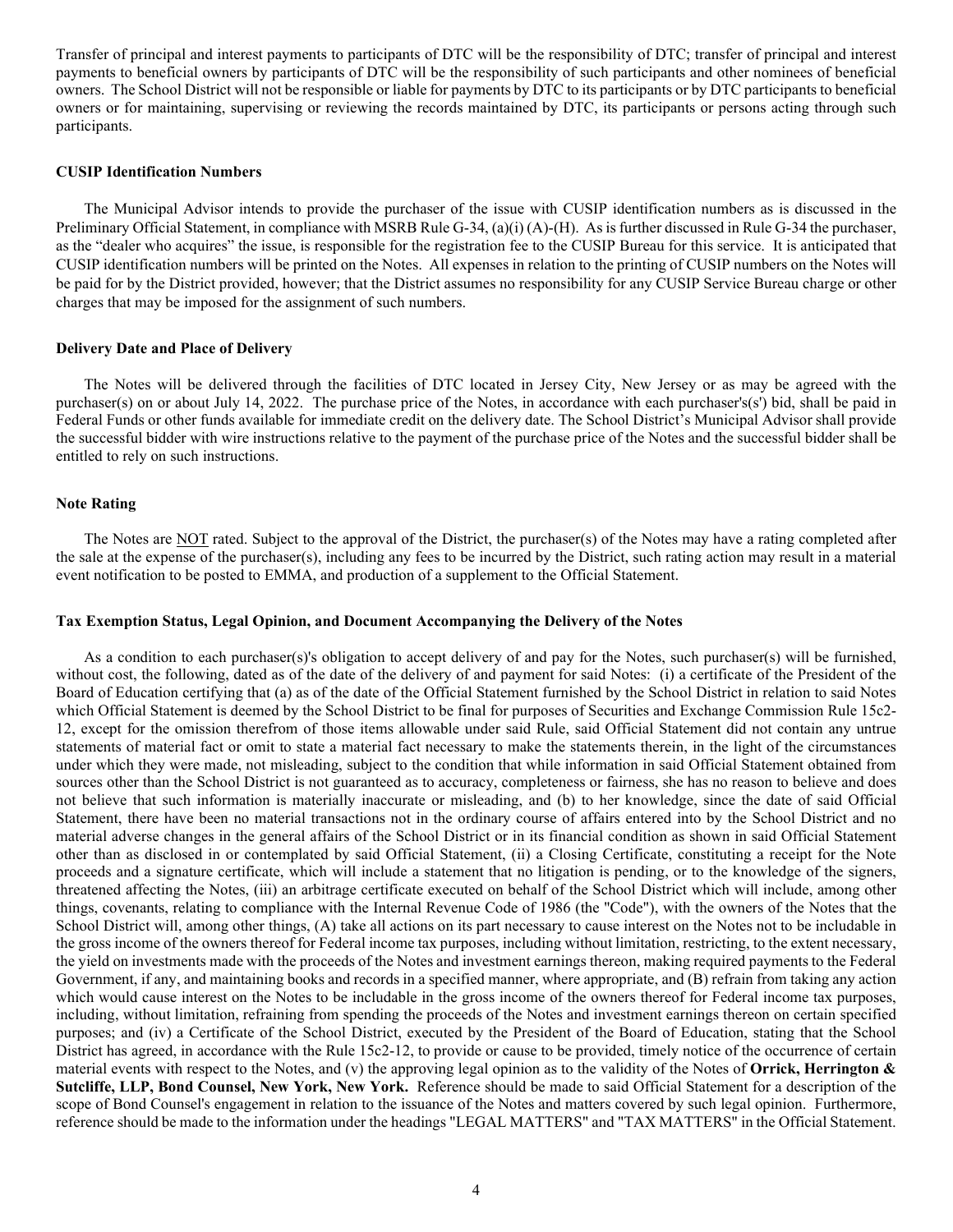### THE NOTES WILL NOT BE DESIGNATED "QUALIFIED TAX-EXEMPT OBLIGATIONS" PURSUANT TO SECTION 265(b)(3) OF THE CODE.

Any party executing and delivering a bid for the Notes agrees, if its bid is accepted by the District, to provide to the District, in writing, within two business days after the date of such award, all information which said successful bidder(s) determines is necessary for it to comply with SEC Rule 15c2-12, including all necessary pricing and sale information, information with respect to the purchase of municipal bond insurance, if any, and underwriter identification. Within five business days following receipt by the District thereof, the District will furnish to the successful bidder(s), in reasonable quantities as requested by the successful bidder(s), copies of said Official Statement, updated as necessary, and supplemented to include said information. Failure by the successful bidder(s) to provide such information will prevent the District from furnishing such Official Statement as described above. The District shall not be responsible or liable in any manner for the successful bidder(s)'s determination of information necessary to comply with SEC Rule 15c2- 12 or the accuracy of any such information provided by the successful bidder(s) or for failure to furnish such Official Statements as described above which results from a failure by the successful bidder(s) to provide the aforementioned information within the time specified. Acceptance by the successful bidder(s) of such final Official Statements shall be conclusive evidence of the satisfactory completion of the obligations of said District with respect to the preparation and delivery thereof.

#### **Contact Information**

The District's contact information is as follows: Ms. Jill Figarella, Treasurer, Putnam Valley Central School District, 146 Peekskill Hollow Road, Putnam Valley, New York 10579, Phone: (845) 528-8125, Fax: (845) 528-8386, email: *jfigarella@pvcsd.org* 

The District's Bond Counsel contact information is as follows: Douglas E. Goodfriend, Esq., Orrick, Herrington & Sutcliffe LLP, 51 West 52nd Street, New York, New York 10019, Phone: (212) 506-5211, Fax: (212) 506-5151, Email: [dgoodfriend@orrick.com.](mailto:dgoodfriend@orrick.com)

Additional information may be obtained upon request from the offices of Fiscal Advisors & Marketing, Inc., telephone number (315) 752-0051, or at [www.fiscaladvisors.com](file://app03/pub/Official%20Statements/Schools%20I-O/www.fiscaladvisors.com)

#### **PUTNAM VALLEY CENTRAL SCHOOL DISTRICT**

**Dated: June 22, 2022 BARBARA PARMLY PRESIDENT OF THE BOARD OF EDUCATION AND CHIEF FISCAL OFFICER**